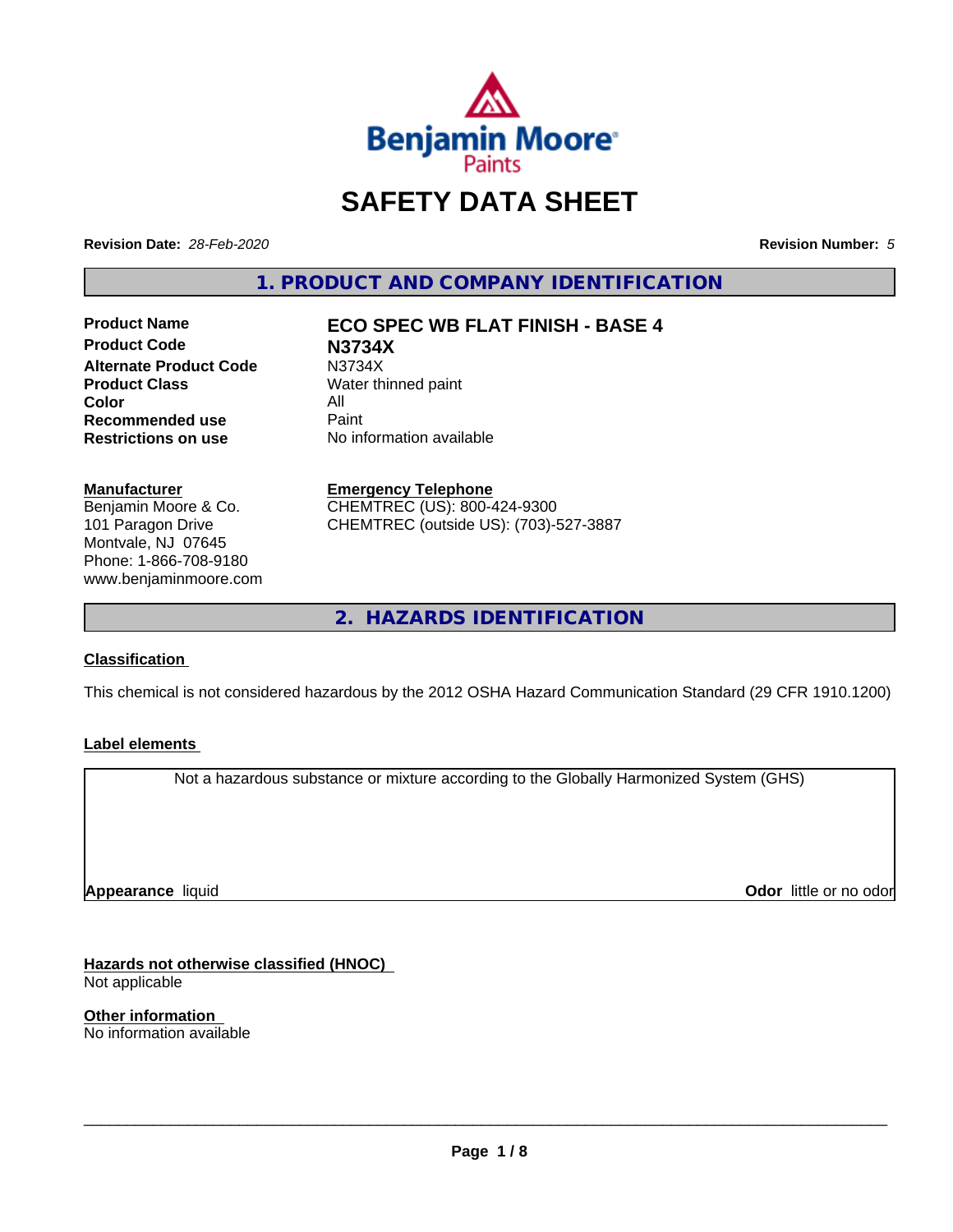# **3. COMPOSITION INFORMATION ON COMPONENTS**

| <b>Chemical name</b>            | CAS No.    | Weight-%     |
|---------------------------------|------------|--------------|
| Nepheline svenite               | 37244-96-5 | 20<br>$15 -$ |
| Diatomaceous earth              | 61790-53-2 |              |
| Sodium C14-C16 olefin sulfonate | 68439-57-6 | - U.S<br>J.  |

|                                                  | 4. FIRST AID MEASURES                                                                                    |
|--------------------------------------------------|----------------------------------------------------------------------------------------------------------|
| <b>General Advice</b>                            | No hazards which require special first aid measures.                                                     |
| <b>Eye Contact</b>                               | Rinse thoroughly with plenty of water for at least 15 minutes and consult a<br>physician.                |
| <b>Skin Contact</b>                              | Wash off immediately with soap and plenty of water while removing all<br>contaminated clothes and shoes. |
| <b>Inhalation</b>                                | Move to fresh air. If symptoms persist, call a physician.                                                |
| Ingestion                                        | Clean mouth with water and afterwards drink plenty of water. Consult a physician<br>if necessary.        |
| <b>Most Important</b><br><b>Symptoms/Effects</b> | None known.                                                                                              |
| <b>Notes To Physician</b>                        | Treat symptomatically.                                                                                   |
|                                                  |                                                                                                          |

**5. FIRE-FIGHTING MEASURES**

| <b>Suitable Extinguishing Media</b>                                              | Use extinguishing measures that are appropriate to local<br>circumstances and the surrounding environment.                                   |
|----------------------------------------------------------------------------------|----------------------------------------------------------------------------------------------------------------------------------------------|
| Protective equipment and precautions for firefighters                            | As in any fire, wear self-contained breathing apparatus<br>pressure-demand, MSHA/NIOSH (approved or equivalent)<br>and full protective gear. |
| <b>Specific Hazards Arising From The Chemical</b>                                | Closed containers may rupture if exposed to fire or<br>extreme heat.                                                                         |
| Sensitivity to mechanical impact                                                 | No.                                                                                                                                          |
| Sensitivity to static discharge                                                  | No.                                                                                                                                          |
| <b>Flash Point Data</b><br>Flash point (°F)<br>Flash Point (°C)<br><b>Method</b> | Not applicable<br>Not applicable<br>Not applicable                                                                                           |
| <b>Flammability Limits In Air</b>                                                |                                                                                                                                              |
| Lower flammability limit:<br><b>Upper flammability limit:</b>                    | Not applicable<br>Not applicable                                                                                                             |
|                                                                                  |                                                                                                                                              |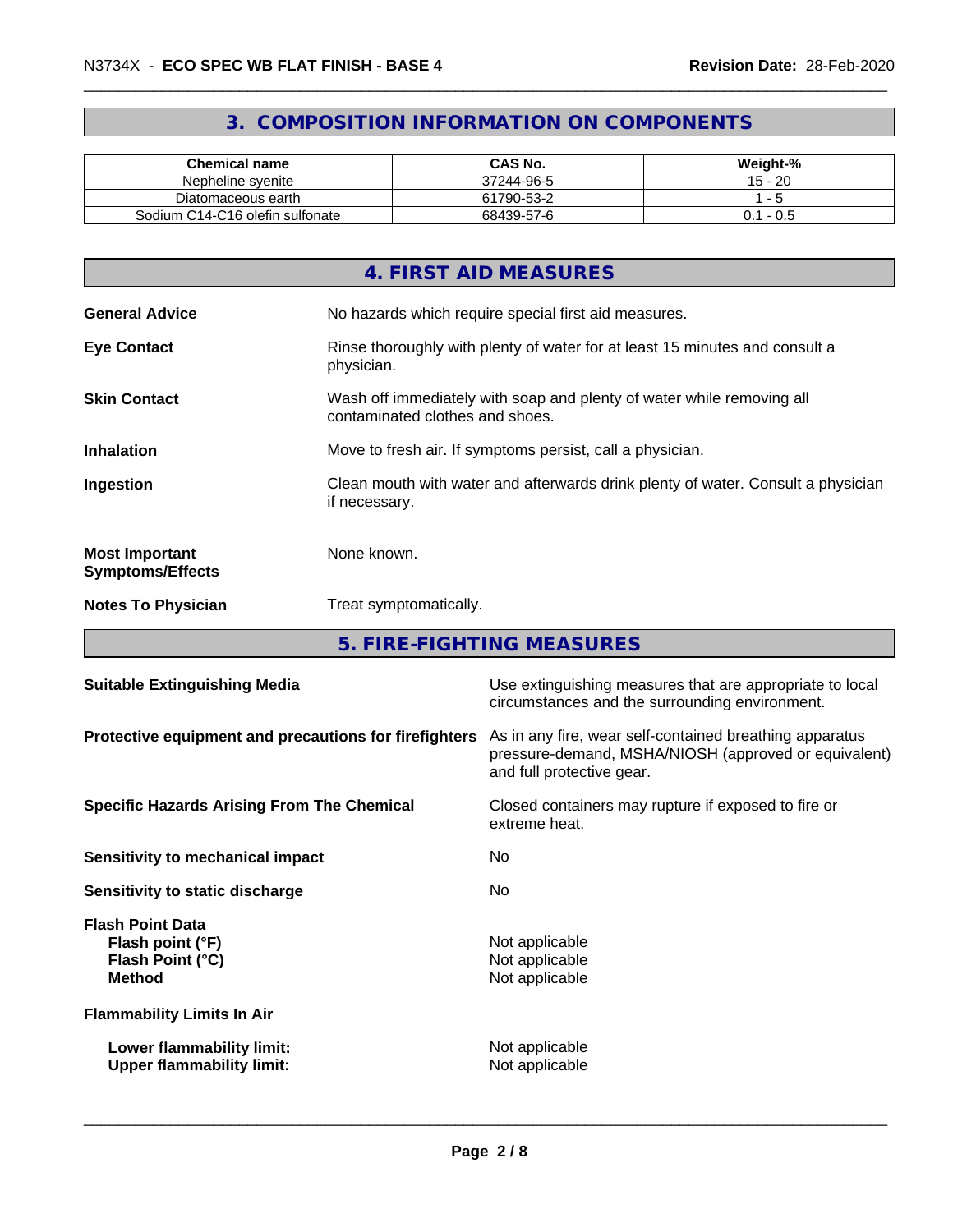| <b>NFPA</b> | Health: | <b>Flammability: 0</b> | <b>Instability: 0</b> | <b>Special: Not Applicable</b> |  |
|-------------|---------|------------------------|-----------------------|--------------------------------|--|
|             |         |                        |                       |                                |  |

## **NFPA Legend**

- 0 Not Hazardous
- 1 Slightly
- 2 Moderate
- 3 High
- 4 Severe

*The ratings assigned are only suggested ratings, the contractor/employer has ultimate responsibilities for NFPA ratings where this system is used.*

*Additional information regarding the NFPA rating system is available from the National Fire Protection Agency (NFPA) at www.nfpa.org.*

# **6. ACCIDENTAL RELEASE MEASURES Personal Precautions** Avoid contact with skin, eyes and clothing. Ensure adequate ventilation.

**Other Information** Prevent further leakage or spillage if safe to do so. **Environmental precautions** See Section 12 for additional Ecological Information. **Methods for Cleaning Up** Soak up with inert absorbent material. Sweep up and shovel into suitable containers for disposal. **7. HANDLING AND STORAGE** Handling **Handling** Avoid contact with skin, eyes and clothing. Avoid breathing vapors, spray mists or sanding dust. In case of insufficient ventilation, wear suitable respiratory equipment. **Storage Storage Keep container tightly closed. Keep out of the reach of children. Incompatible Materials** No information available

# **8. EXPOSURE CONTROLS/PERSONAL PROTECTION**

# **Exposure Limits**

| Chemir<br>, name                       | . .<br>JGIP.<br>. .<br>∼ | <b>OCUA DEI</b><br>--                                |
|----------------------------------------|--------------------------|------------------------------------------------------|
| earth<br>$\mathbf{v}$<br>ceous<br>-11. | N/E                      |                                                      |
|                                        |                          | $\sim$<br><b>TIMA</b><br>mnnet<br>∼<br><b>VV</b><br> |

# **Legend**

ACGIH - American Conference of Governmental Industrial Hygienists Exposure Limits OSHA - Occupational Safety & Health Administration Exposure Limits N/E - Not Established

**Engineering Measures** Ensure adequate ventilation, especially in confined areas. **Personal Protective Equipment Eye/Face Protection** Safety glasses with side-shields.

| Lycli acc Fiblic Color        | <u>Calcty grasses</u> with slue-shields.                                 |
|-------------------------------|--------------------------------------------------------------------------|
| <b>Skin Protection</b>        | Protective gloves and impervious clothing.                               |
| <b>Respiratory Protection</b> | In case of insufficient ventilation wear suitable respiratory equipment. |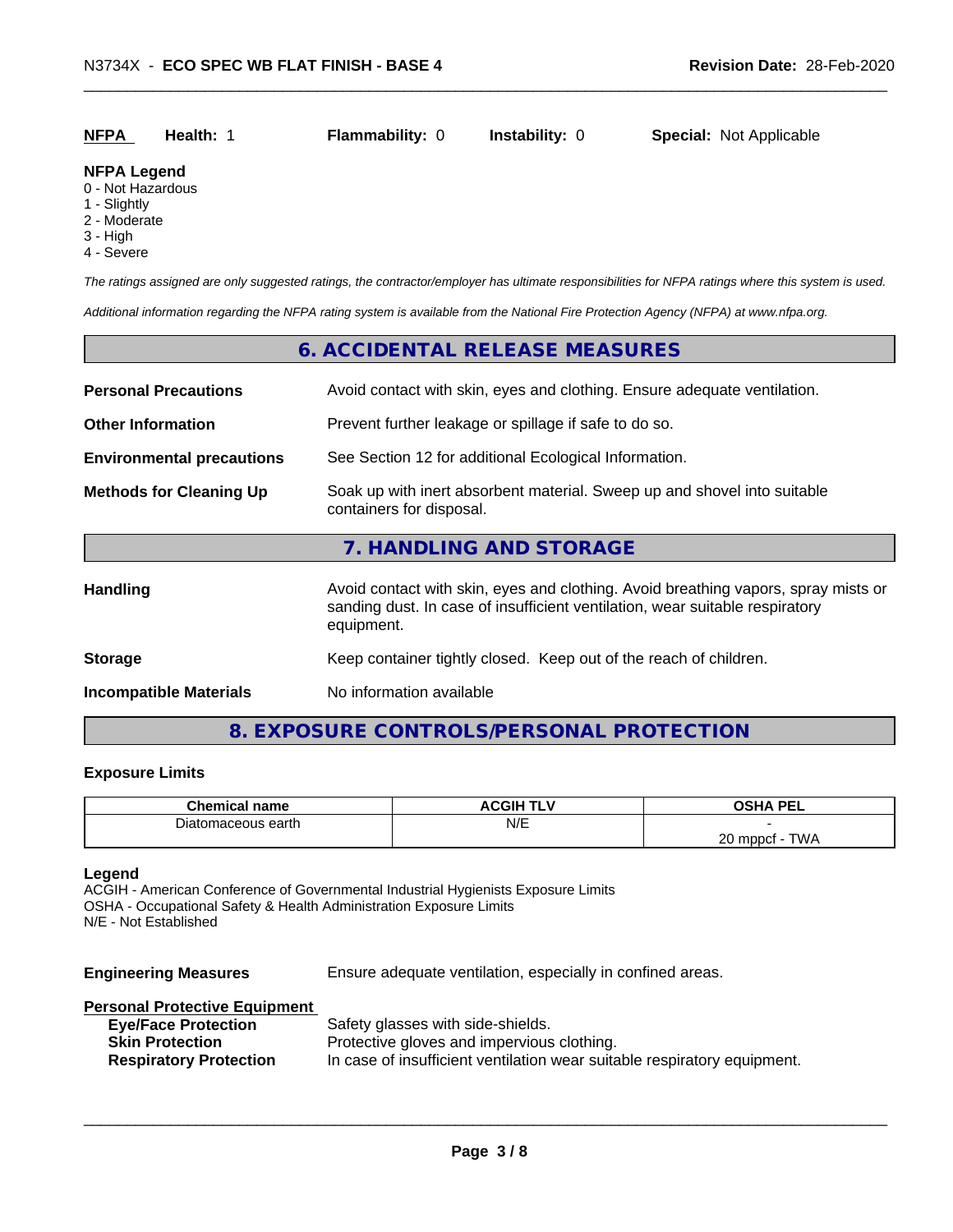**Hygiene Measures** Avoid contact with skin, eyes and clothing. Remove and wash contaminated clothing before re-use. Wash thoroughly after handling.

# **9. PHYSICAL AND CHEMICAL PROPERTIES**

**Appearance** liquid **Odor** little or no odor **Odor Threshold No information available** No information available **Density (Ibs/gal)** 9.6 - 10.0<br> **Specific Gravity** 3.15 - 1.20 **Specific Gravity pH pH**  $\blacksquare$ **Viscosity (cps)** No information available **Solubility(ies)**<br> **No information available**<br> **Water solubility**<br> **Water solubility Water solubility**<br> **Evaporation Rate**<br> **Evaporation Rate**<br> **Evaporation Rate Vapor pressure** No information available **Vapor density**<br> **We Solids**<br>
We Solid Wi, % Solids
2019 **Wt. % Solids Vol. % Solids** 30 - 40 **Wt. % Volatiles** 50 - 60 **Vol. % Volatiles VOC Regulatory Limit (g/L)** 0 **Boiling Point (°F)** 212 **Boiling Point (°C)** 100 **Freezing point (°F)** 32 **Freezing Point (°C) Flash point (°F)**<br> **Flash Point (°C)**<br> **Flash Point (°C)**<br> **Compare Server All Alta Annual Mothematic Not applicable Flash Point (°C) Method** Not applicable **Flammability (solid, gas)** Not applicable **Upper flammability limit:**<br> **Lower flammability limit:** Not applicable Not applicable **Lower flammability limit: Autoignition Temperature (°F)** No information available **Autoignition Temperature (°C)**<br> **Decomposition Temperature (°F)** Moinformation available **Decomposition Temperature (°F) Decomposition Temperature (°C)** No information available<br> **Partition coefficient Partition available Partition coefficient** 

**Evaporation Rate** No information available

# **10. STABILITY AND REACTIVITY**

| <b>Reactivity</b>                       | Not Applicable                           |
|-----------------------------------------|------------------------------------------|
| <b>Chemical Stability</b>               | Stable under normal conditions.          |
| <b>Conditions to avoid</b>              | Prevent from freezing.                   |
| <b>Incompatible Materials</b>           | No materials to be especially mentioned. |
| <b>Hazardous Decomposition Products</b> | None under normal use.                   |
| Possibility of hazardous reactions      | None under normal conditions of use.     |

# **11. TOXICOLOGICAL INFORMATION**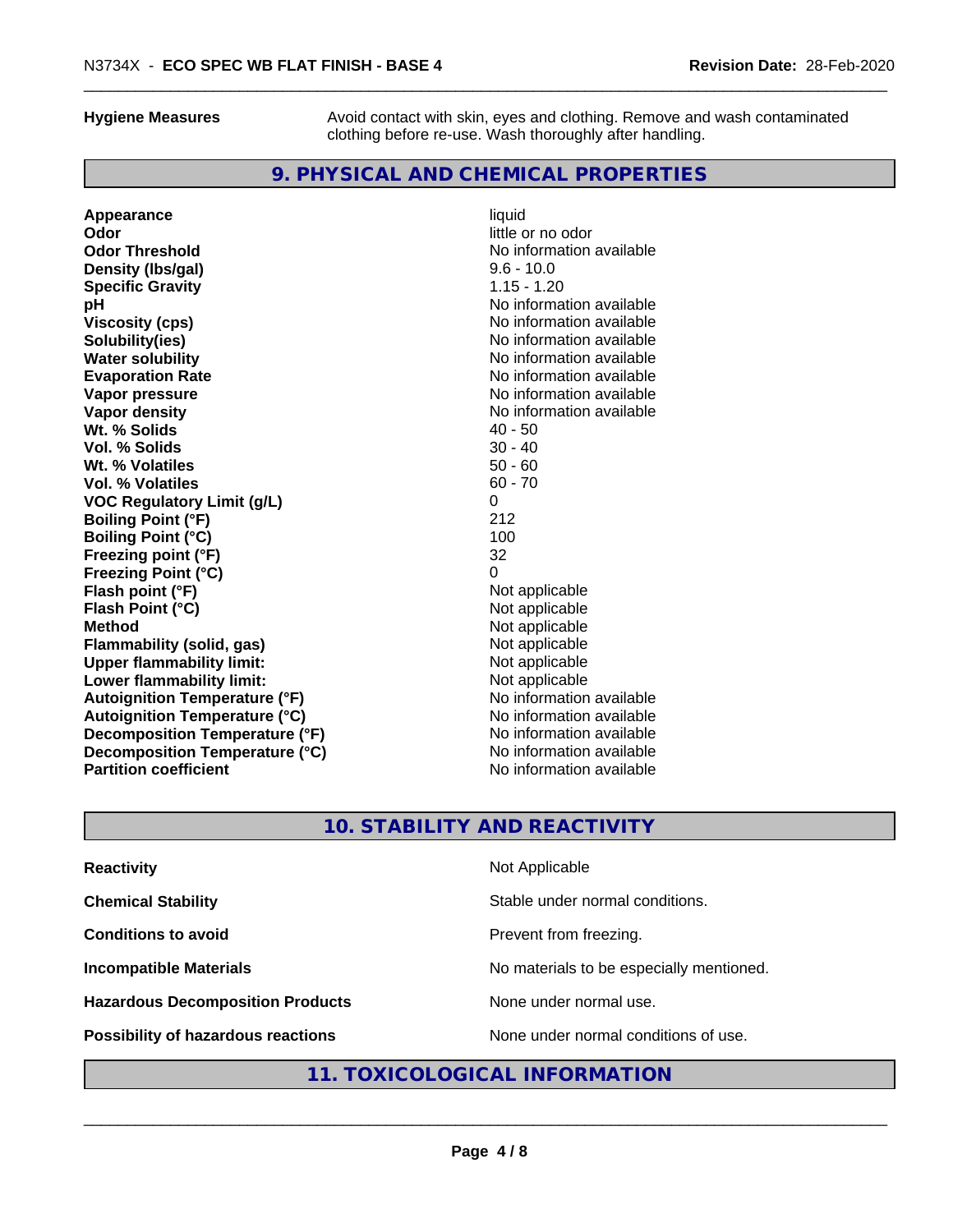| <b>Product Information</b>               |                                                                                            |
|------------------------------------------|--------------------------------------------------------------------------------------------|
| Information on likely routes of exposure |                                                                                            |
| <b>Principal Routes of Exposure</b>      | Eye contact, skin contact and inhalation.                                                  |
| <b>Acute Toxicity</b>                    |                                                                                            |
| <b>Product Information</b>               | No information available                                                                   |
|                                          | Symptoms related to the physical, chemical and toxicological characteristics               |
| <b>Symptoms</b>                          | No information available                                                                   |
|                                          | Delayed and immediate effects as well as chronic effects from short and long-term exposure |
| Eye contact                              | May cause slight irritation.                                                               |
| <b>Skin contact</b>                      | Substance may cause slight skin irritation. Prolonged or repeated contact may dry          |
|                                          | skin and cause irritation.                                                                 |
| <b>Inhalation</b>                        | May cause irritation of respiratory tract.                                                 |
| Ingestion                                | Ingestion may cause gastrointestinal irritation, nausea, vomiting and diarrhea.            |
| <b>Sensitization</b>                     | No information available                                                                   |
| <b>Neurological Effects</b>              | No information available.                                                                  |
| <b>Mutagenic Effects</b>                 | No information available.                                                                  |
| <b>Reproductive Effects</b>              | No information available.                                                                  |
| <b>Developmental Effects</b>             | No information available.                                                                  |
| <b>Target organ effects</b>              | No information available.                                                                  |
| <b>STOT - single exposure</b>            | No information available.                                                                  |
| <b>STOT - repeated exposure</b>          | No information available.                                                                  |
| Other adverse effects                    | No information available.                                                                  |
| <b>Aspiration Hazard</b>                 | No information available                                                                   |

**Numerical measures of toxicity**

**The following values are calculated based on chapter 3.1 of the GHS document**

# **Component Information**

| Chemical name                   | Oral LD50                    | Dermal LD50 | Inhalation LC50 |
|---------------------------------|------------------------------|-------------|-----------------|
| Sodium C14-C16 olefin sulfonate | ƙat                          | Rabbit      |                 |
| 68439-57-6                      | $= 2220$ mg/kg $\frac{1}{2}$ | 740 mg/kg   |                 |

# **Chronic Toxicity**

# **Carcinogenicity**

*There are no known carcinogenic chemicals in this product above reportable levels.*

**12. ECOLOGICAL INFORMATION**

# **Ecotoxicity Effects**

The environmental impact of this product has not been fully investigated.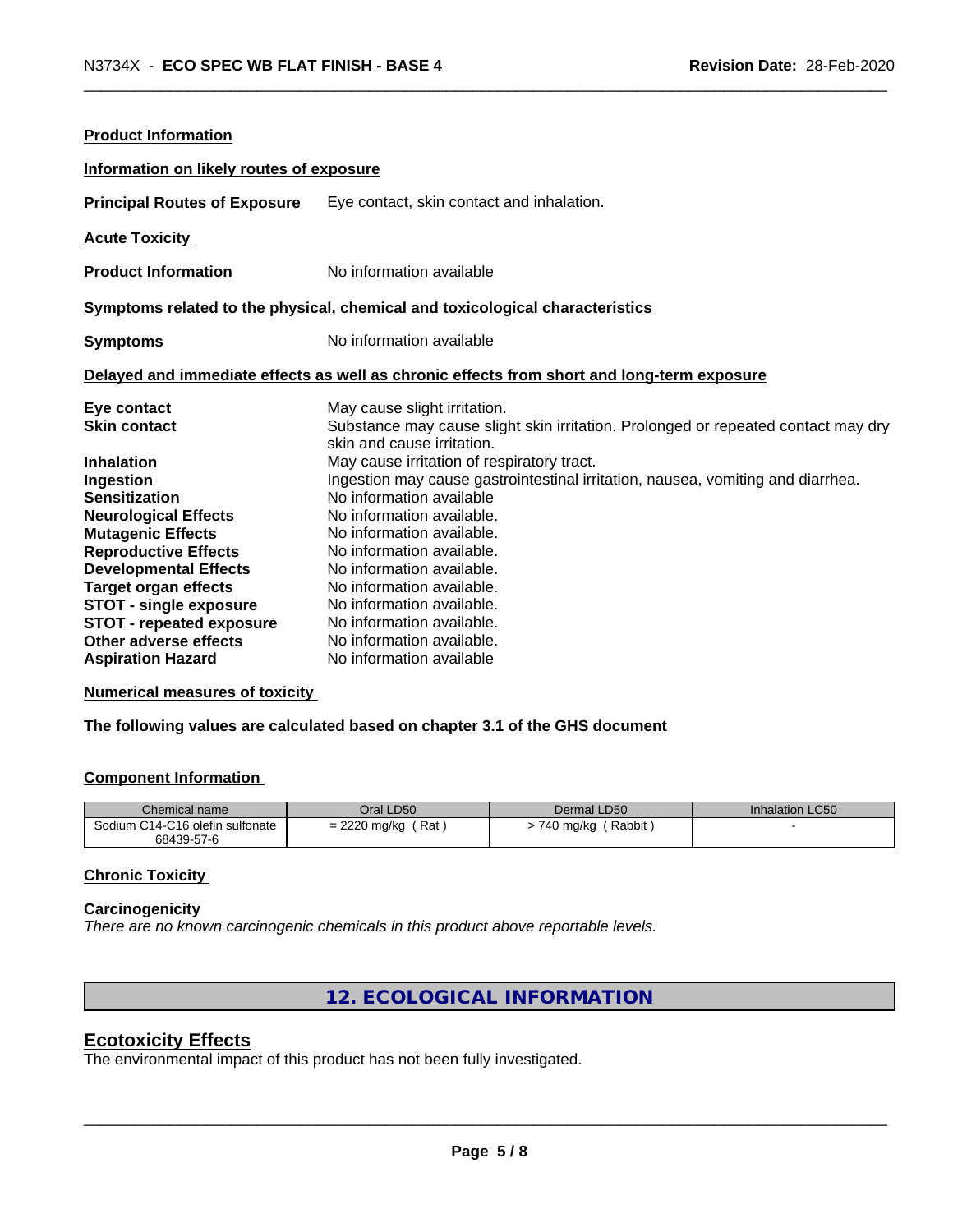# **Product Information**

# **Acute Toxicity to Fish**

No information available

**Acute Toxicity to Aquatic Invertebrates**

No information available

**Acute Toxicity to Aquatic Plants** No information available

# **Persistence / Degradability**

No information available.

# **Bioaccumulation**

No information available.

# **Mobility in Environmental Media**

No information available.

## **Ozone**

No information available

# **Component Information**

## **Acute Toxicity to Fish**

No information available

# **Acute Toxicity to Aquatic Invertebrates**

No information available

# **Acute Toxicity to Aquatic Plants**

No information available

|                              | 13. DISPOSAL CONSIDERATIONS                                                                                                                                                                                               |
|------------------------------|---------------------------------------------------------------------------------------------------------------------------------------------------------------------------------------------------------------------------|
| <b>Waste Disposal Method</b> | Dispose of in accordance with federal, state, and local regulations. Local<br>requirements may vary, consult your sanitation department or state-designated<br>environmental protection agency for more disposal options. |
|                              | 14. TRANSPORT INFORMATION                                                                                                                                                                                                 |
| <b>DOT</b>                   | Not regulated                                                                                                                                                                                                             |
| <b>ICAO/IATA</b>             | Not regulated                                                                                                                                                                                                             |
| <b>IMDG/IMO</b>              | Not regulated                                                                                                                                                                                                             |
|                              | <b>15. REGULATORY INFORMATION</b>                                                                                                                                                                                         |
|                              |                                                                                                                                                                                                                           |

# **International Inventories**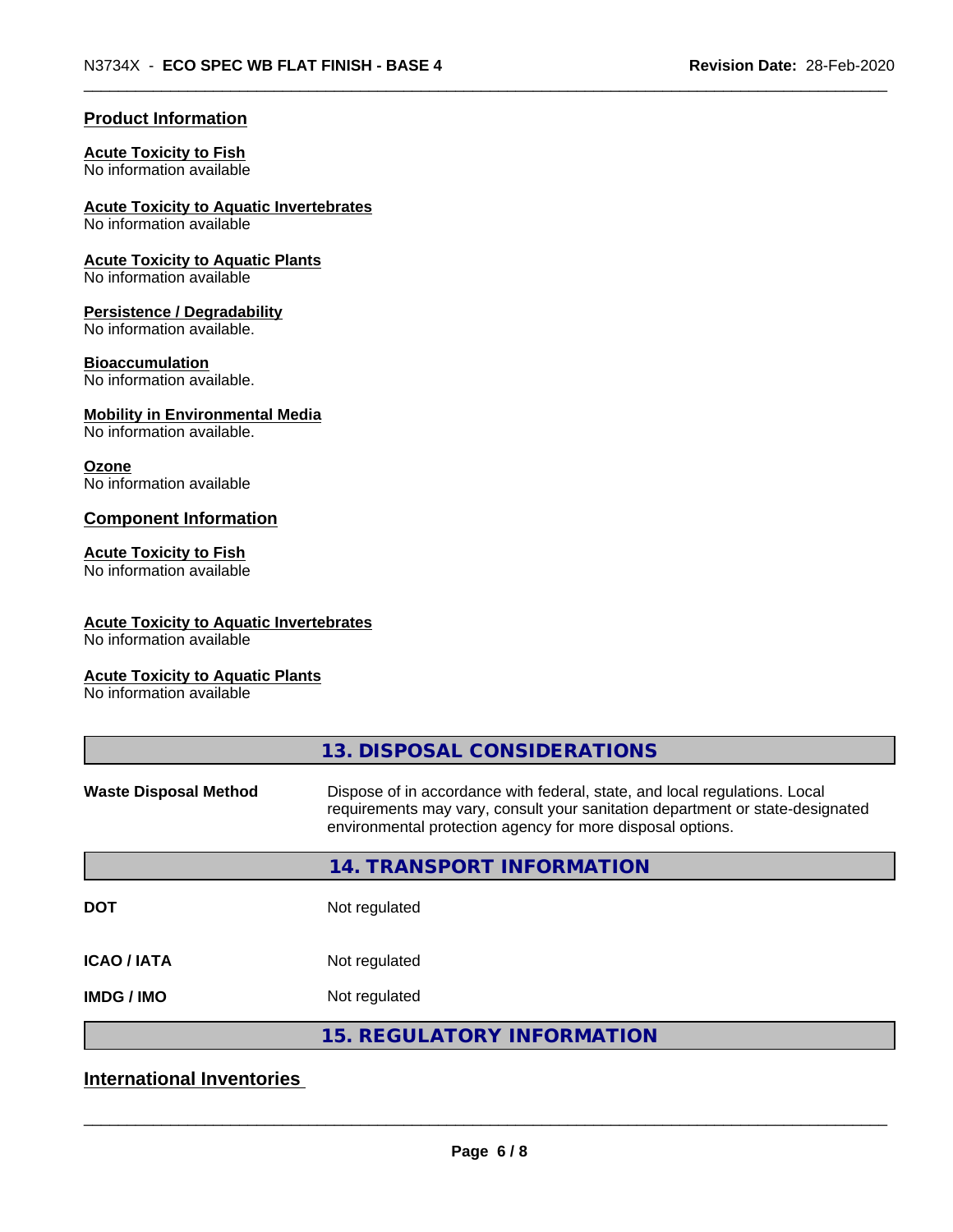| <b>TSCA: United States</b> | Yes - All components are listed or exempt. |
|----------------------------|--------------------------------------------|
| <b>DSL: Canada</b>         | Yes - All components are listed or exempt. |

# **Federal Regulations**

| SARA 311/312 hazardous categorization |    |  |
|---------------------------------------|----|--|
| Acute health hazard                   | Nο |  |
| Chronic Health Hazard                 | No |  |
| Fire hazard                           | Nο |  |
| Sudden release of pressure hazard     | No |  |
| Reactive Hazard                       | No |  |

## **SARA 313**

Section 313 of Title III of the Superfund Amendments and Reauthorization Act of 1986 (SARA). This product contains a chemical or chemicals which are subject to the reporting requirements of the Act and Title 40 of the Code of Federal Regulations, Part 372:

*None*

**Clean Air Act,Section 112 Hazardous Air Pollutants (HAPs) (see 40 CFR 61)**

This product contains the following HAPs:

*None*

# **US State Regulations**

# **California Proposition 65**

**AVIMARNING:** Cancer and Reproductive Harm– www.P65warnings.ca.gov

# **State Right-to-Know**

| $\sim$<br>hemical<br>--<br><b>COMPASS</b><br>name<br>u | Ma:<br>30 V<br>nustus | I<br>Ne۱<br>ים<br><br>.se | าsvlvania<br>. |
|--------------------------------------------------------|-----------------------|---------------------------|----------------|
| earth<br>. Jiat′<br>0.0000110<br>morr<br>'iaceous'     |                       |                           |                |

#### **Legend**

X - Listed

# **16. OTHER INFORMATION**

| HMIS -                                                                                                                          | Health: 1 | <b>Flammability: 0</b> | <b>Reactivity: 0</b> | $PPE: -$ |  |
|---------------------------------------------------------------------------------------------------------------------------------|-----------|------------------------|----------------------|----------|--|
| <b>HMIS Legend</b><br>0 - Minimal Hazard<br>1 - Slight Hazard<br>2 - Moderate Hazard<br>3 - Serious Hazard<br>4 - Severe Hazard |           |                        |                      |          |  |
| * - Chronic Hazard                                                                                                              |           |                        |                      |          |  |